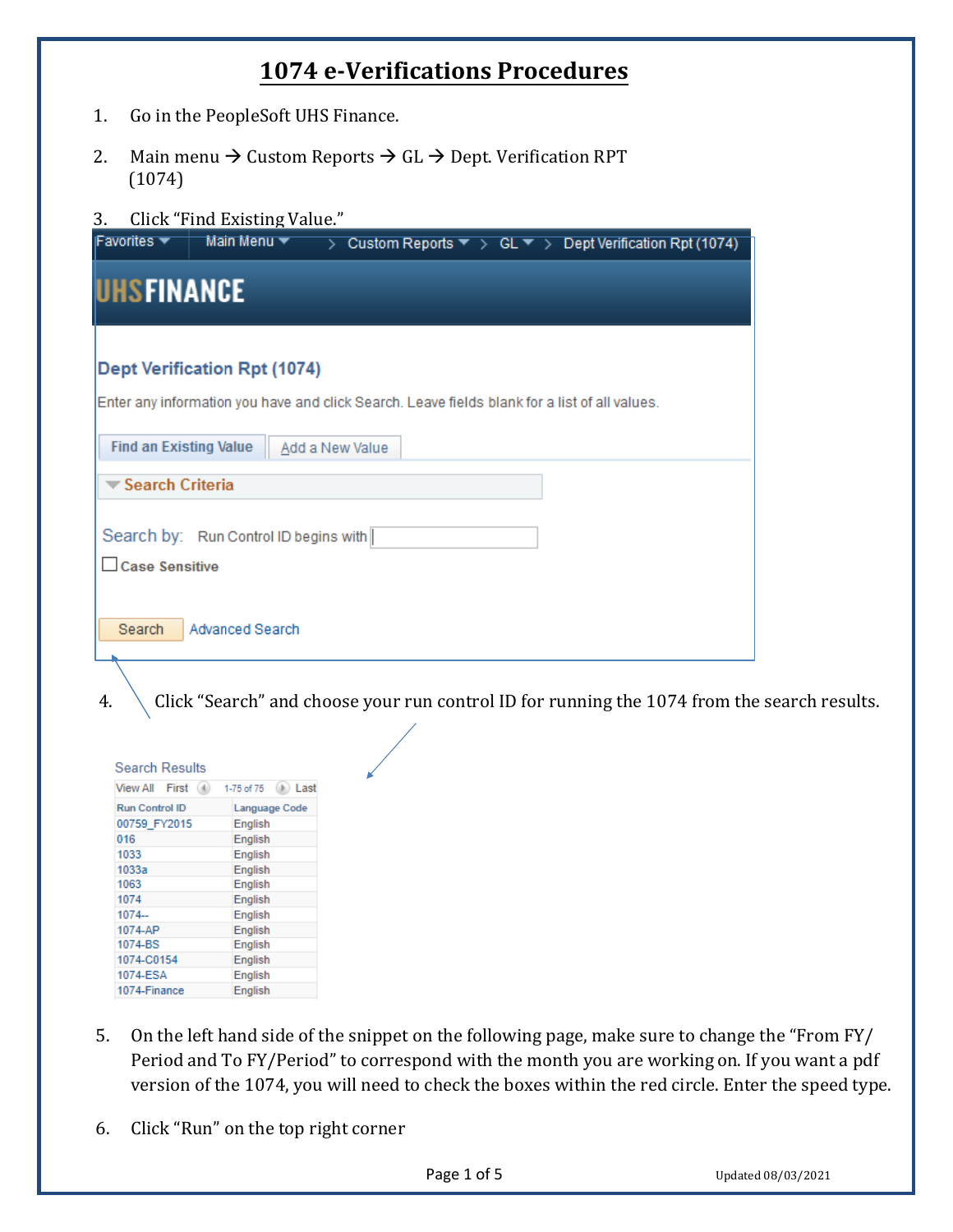| <b>Run Control ID: ADKINSMD</b>                                                                           |                                                                                                                         | Report Manager         | <b>Process Monitor</b>                  | Run              |
|-----------------------------------------------------------------------------------------------------------|-------------------------------------------------------------------------------------------------------------------------|------------------------|-----------------------------------------|------------------|
| <b>Cost Center Manager</b>                                                                                | $\Box$ Fund 1 $\Box$ Fund 3 $\Box$ Fund 5 $\Box$ Fund 7<br>Q<br>$\Box$ Fund 2 $\Box$ Fund 4 $\Box$ Fund 6 $\Box$ Fund 9 |                        | Get CC<br>Reset                         |                  |
| *Business Unit: 00759<br>$\circ$<br>2020<br>From FY/Period:<br>2020<br>1<br>To FY/Period:                 | Summary by Budget Node Only<br>Summary by Budget Node and Account<br>$\Box$ Transactions                                |                        |                                         |                  |
| O Print All Cost Centers<br>Only Print Active Cost Centers<br>$\bigcirc$ Only Print Inactive Cost Centers | $\Box$ Open Commitments<br>Soft Commitments<br>Balance Sheet                                                            | Verification Worksheet | $\Box$ Combine $\Box$ Separate          |                  |
| Scroll Area                                                                                               |                                                                                                                         | Find                   | First $\bigcirc$ 1 of 1 $\bigcirc$ Last |                  |
| *Fund: Some<br>Request No:                                                                                | From: 2064<br>$\alpha$<br>$\backsim$ 1                                                                                  | To: 2064<br>$\alpha$   | $+$ $-$                                 |                  |
| *Deptid: Some<br>237                                                                                      | From: C0060<br>Q<br>$\checkmark$                                                                                        | To: C0060              | Q                                       |                  |
| *Prog: Some<br>SpeedType:<br>Q                                                                            | From: F0438<br>$\checkmark$<br>$\Omega$                                                                                 | To: F0438<br>$\alpha$  |                                         |                  |
| *Project: All                                                                                             |                                                                                                                         |                        |                                         |                  |
| o Return to Search<br><b>開</b> Save<br>H                                                                  | Previous in List<br>Next in List<br>坦                                                                                   |                        | ≣L Add                                  | 圆 Update/Display |

7. Click "OK" at the bottom left of the page (this will take you back to the Dept. Verification RPT page)

| <b>Process Scheduler Request</b>    |                     |                     |                                |                                            |
|-------------------------------------|---------------------|---------------------|--------------------------------|--------------------------------------------|
| User ID 0078080                     |                     |                     | <b>Run Control ID ADKINSMD</b> |                                            |
| Server Name!                        | $\check{~}$         | Run Date 11/07/2019 | 禸                              |                                            |
| <b>Recurrence</b>                   |                     | Run Time 1:27:40PM  |                                | Reset to Current Date/Time                 |
| <b>Time Zone</b>                    |                     |                     |                                |                                            |
| <b>Process List</b>                 |                     |                     |                                |                                            |
| Select Description                  | <b>Process Name</b> | <b>Process Type</b> | *Type                          | *Format<br><b>Distribution</b>             |
| ✓<br>Department Verification Report | <b>UGLS1074</b>     | <b>SQR Report</b>   | Web<br>$\checkmark$            | <b>PDF</b><br>Distribution<br>$\checkmark$ |
| <b>OK</b><br>Cancel                 |                     |                     |                                |                                            |

8. This will take you back to the "Dept. Verification 1074" screen. Select the "Process Monitor" icon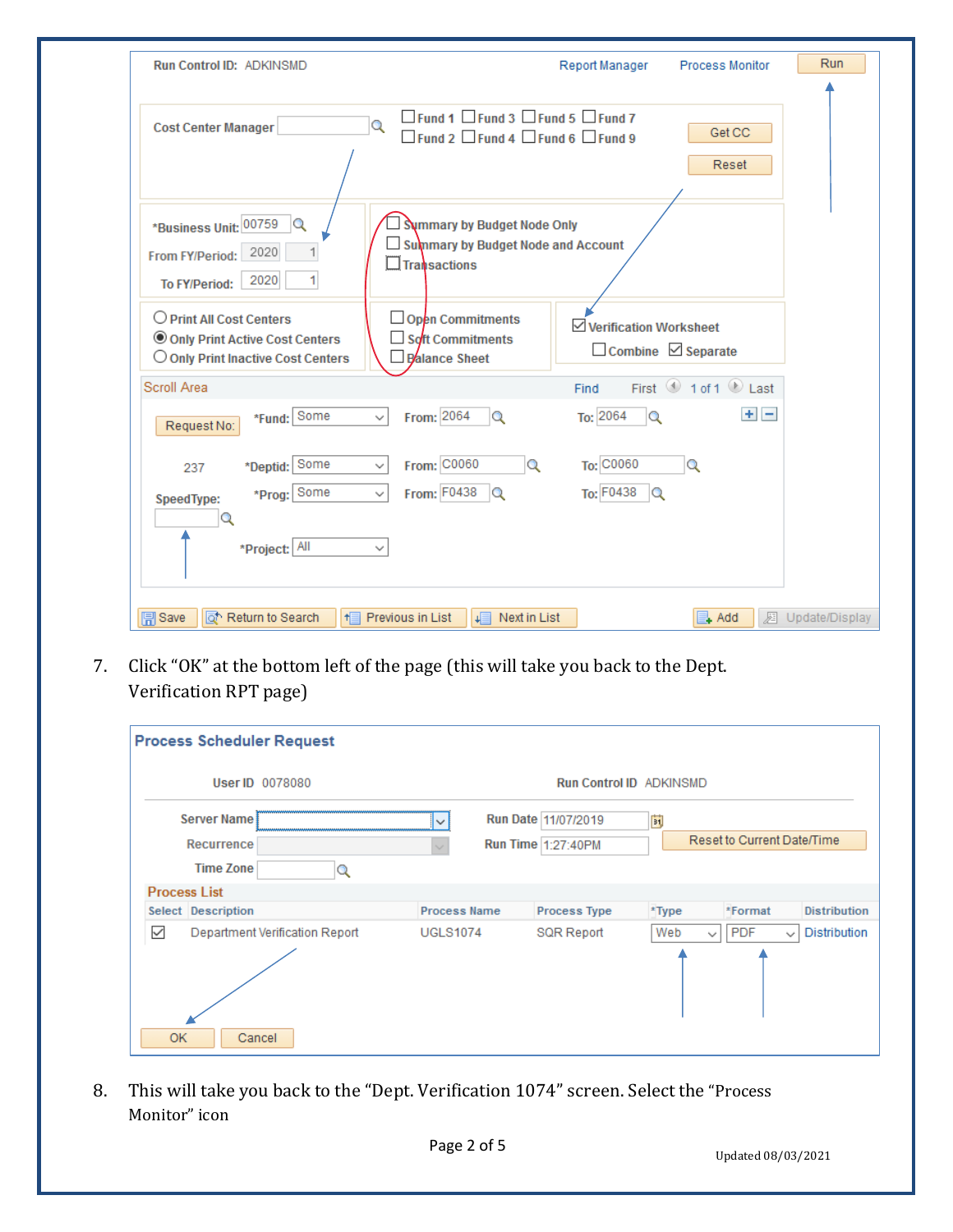| <b>Run Control ID: ADKINSMD</b> | Run<br><b>Process Monitor</b><br>Report Manager                                                                              |
|---------------------------------|------------------------------------------------------------------------------------------------------------------------------|
|                                 | Process Instance: 12945379                                                                                                   |
| Cost Center Manager             | $\Box$ Fund 1 $\Box$ Fund 3 $\Box$ Fund 5 $\Box$ Fund 7<br>Get CC<br>$\Box$ Fund 2 $\Box$ Fund 4 $\Box$ Fund 6 $\Box$ Fund 9 |

9. Once on the "Process Monitor" page, click the "Refresh" button on the topright corner until the "run and distribution status column" changes to "success" and "posted."

|   | <b>Process List</b><br><b>View Process Request For</b>                                                                                                                                                                                                                                                                                         | Server List |                   |                 |         |                                   |                   |                                      |                 |  |
|---|------------------------------------------------------------------------------------------------------------------------------------------------------------------------------------------------------------------------------------------------------------------------------------------------------------------------------------------------|-------------|-------------------|-----------------|---------|-----------------------------------|-------------------|--------------------------------------|-----------------|--|
|   | 30<br><b>User ID 0078080</b><br><b>Refresh</b><br>Days<br>Q<br>Last<br>$\checkmark$<br>Type<br>$\checkmark$<br>$\checkmark$<br><b>Instance From</b><br><b>Instance To</b><br>Q<br><b>Server</b><br>$\checkmark$<br>Name<br>$\triangleright$ Save On Refresh<br><b>Distribution Status</b><br><b>Run Status</b><br>$\checkmark$<br>$\checkmark$ |             |                   |                 |         |                                   |                   |                                      |                 |  |
|   | <b>Process List</b>                                                                                                                                                                                                                                                                                                                            |             |                   |                 |         | Personalize   Find   View All   2 | First             | 4 1-50 of 9                          | $\circ$<br>Last |  |
|   | Select Instance                                                                                                                                                                                                                                                                                                                                |             | Seq. Process Type | Process<br>Name | User    | <b>Run Date/Time</b>              | <b>Run Status</b> | <b>Distribution</b><br><b>Status</b> | Details         |  |
|   | 12945379                                                                                                                                                                                                                                                                                                                                       |             | <b>SQR Report</b> | <b>UGLS1074</b> | 0078080 | 11/07/2019 1:27:40PM CST          | <b>Success</b>    | Posted                               | Details         |  |
|   | 12943896                                                                                                                                                                                                                                                                                                                                       |             | <b>SQR Report</b> | <b>UGLS1074</b> | 0078080 | 11/07/2019 8:53:22AM CST          | <b>Success</b>    | Posted                               | <b>Details</b>  |  |
| □ | 12943870                                                                                                                                                                                                                                                                                                                                       |             | <b>SQR Report</b> | <b>UGLS1074</b> | 0078080 | 11/07/2019 8:49:46AM CST          | <b>Success</b>    | Posted                               | Details         |  |
|   |                                                                                                                                                                                                                                                                                                                                                |             |                   |                 |         |                                   |                   |                                      |                 |  |

## 10. Click the "Details" button.

| <b>Process Detail</b>                                                                          |                                                                                                                  |
|------------------------------------------------------------------------------------------------|------------------------------------------------------------------------------------------------------------------|
| <b>Process</b>                                                                                 |                                                                                                                  |
| <b>Instance 12945379</b>                                                                       | Type SQR Report                                                                                                  |
| Name UGLS1074                                                                                  | <b>Description</b> Department Verification Report                                                                |
| <b>Run Status Success</b>                                                                      | <b>Distribution Status Posted</b>                                                                                |
| <b>Run</b>                                                                                     | <b>Update Process</b>                                                                                            |
| <b>Run Control ID ADKINSMD</b><br><b>Location Server</b><br>Server PSUNX2<br><b>Recurrence</b> | Hold Request<br>Queue Request<br>Cancel Request<br>O Delete Request<br>Re-send Content<br><b>Restart Request</b> |
| Date/Time                                                                                      | <b>Actions</b>                                                                                                   |
| Request Created On 11/07/2019 1:29:15PM CST                                                    | Parameters<br>Transfer                                                                                           |
| Run Anytime After 11/07/2019 1:27:40PM CST                                                     | Message Log                                                                                                      |
| Began Process At 11/07/2019 1:29:37PM CST                                                      | <b>Batch Timings</b>                                                                                             |
| Ended Process At 11/07/2019 1:30:07PM CST                                                      | View Log/Trace                                                                                                   |

11. Under the "Action" tab, click "View Log/Trace"

Page 3 of 5

Updated 08/03/2021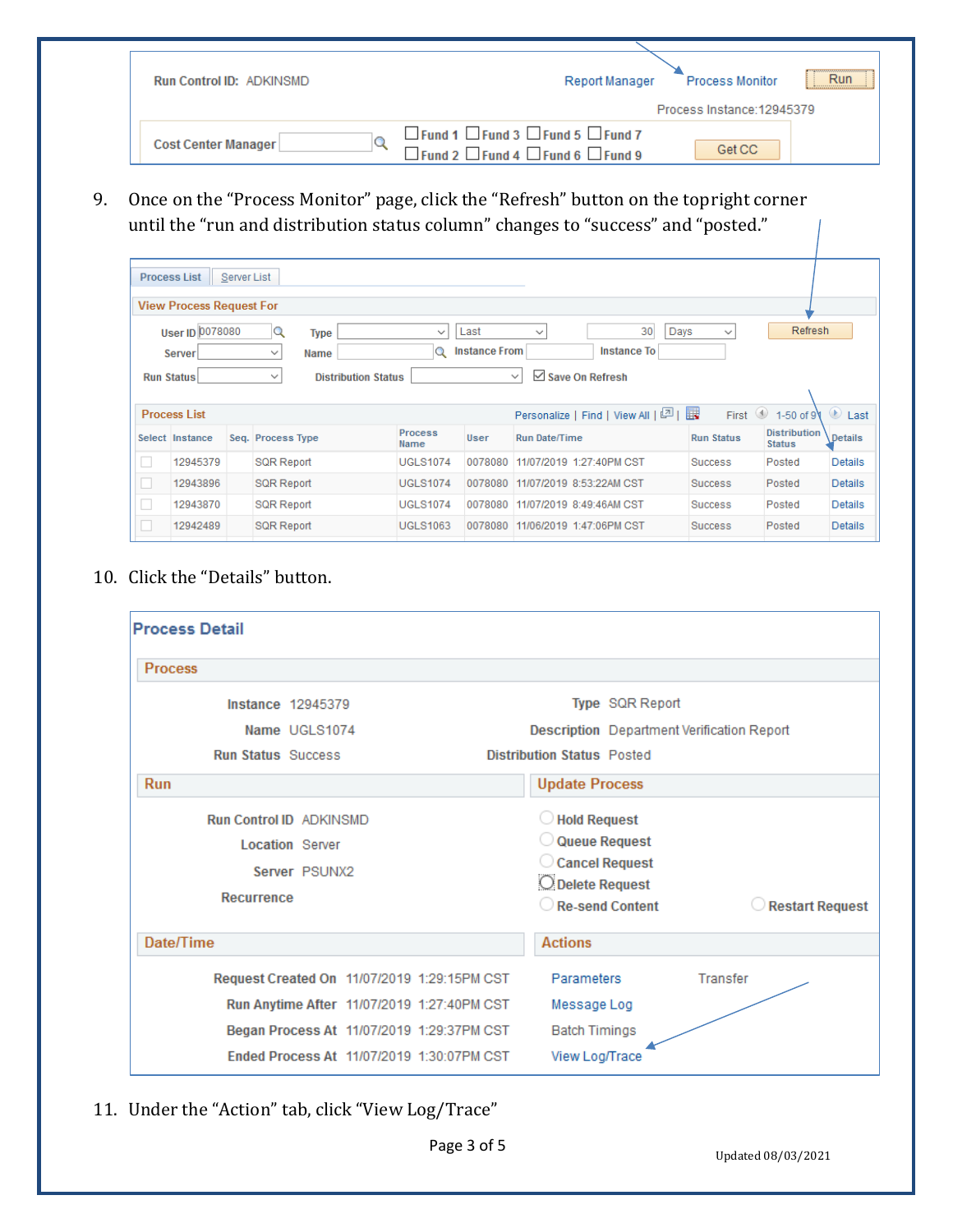## 12. Also click on the "XML Verification worksheet"

| Report                                |                                     |                         |                                 |                                                        |                           |
|---------------------------------------|-------------------------------------|-------------------------|---------------------------------|--------------------------------------------------------|---------------------------|
| <b>Report ID</b><br>7848667           | <b>Process Instance</b><br>12945379 |                         | Message Log                     |                                                        |                           |
| <b>Name</b><br><b>UGLS1074</b>        | Process Type SQR Report             |                         |                                 |                                                        |                           |
| <b>Run Status</b><br><b>Success</b>   |                                     |                         |                                 |                                                        |                           |
| <b>Department Verification Report</b> |                                     |                         |                                 |                                                        |                           |
| <b>Distribution Details</b>           |                                     |                         |                                 |                                                        |                           |
| <b>Distribution Node</b><br>Unix      | <b>Expiration Date</b>              | 12/07/2019              |                                 | Opening XML Verification Worksheet.xls                 |                           |
| <b>File List</b>                      |                                     |                         |                                 | You have chosen to open:                               |                           |
| <b>Name</b>                           | File Size (bytes)                   | <b>Datetime Created</b> |                                 | XML_Verification_Worksheet.xls                         |                           |
| Dept_Verification_Template.xls        | 24.576                              |                         | 11/07/2019 1:30:07.271118PM CST |                                                        |                           |
| SQR UGLS1074 12945379.log             | 1.542                               |                         | 11/07/2019 1:30:07.271118PM CST | which is: Microsoft Excel 97-2003 Worksheet (24.4 KB)  |                           |
| UGLS1074_Verification_Worksheet.csv   | 1.671                               |                         | 11/07/2019 1:30:07.271118PM CST | from: https://fsprd.my.uh.edu                          |                           |
| UGLS1074 Z7 Work File 1.csv           | 14.311                              |                         | 11/07/2019 1:30:07.271118PM CST |                                                        |                           |
| UGLS1074 Z7 Work File 2.csv           | 4.246                               |                         | 11/07/2019 1:30:07.271118PM CST | What should Firefox do with this file?                 |                           |
| UGLS1074 Z7 Work File 3.csv           | 3.313                               |                         | 11/07/2019 1:30:07.271118PM CST | O Open with                                            | Microsoft Excel (default) |
| UGLS1074 Z7 Work File 4.csv           | 1.115                               |                         | 11/07/2019 1:30:07.271118PM CST | $\bigcirc$ Save File                                   |                           |
| UGLS1074_Z7_Work_File_5.csv           | 11,947                              |                         | 11/07/2019 1:30:07.271118PM CST |                                                        |                           |
| UGLS1074_Z7_Work_File_cc_list.csv     | 216                                 |                         | 11/07/2019 1:30:07.271118PM CST | Do this automatically for files like this from now oh. |                           |
| UHS_Create_Verification_Wksht.xls     | 103.936                             |                         | 11/07/2019 1:30:07.271118PM CST |                                                        |                           |
| XML_Verification_Worksheet.xls        | 799,880                             |                         | 11/07/2019 1:30:07.271118PM CST |                                                        |                           |
| ugls1074 12945379.PDF                 | 2.901                               |                         | 11/07/2019 1:30:07.271118PM CST |                                                        |                           |
| ugls1074 12945379.out                 | 1.182                               |                         | 11/07/2019 1:30:07.271118PM CST |                                                        |                           |

Microsoft Excel  $\times$ The file format and extension of 'XML\_Verification\_Worksheet.xls' don't match. The file could be corrupted or unsafe. Unless you trust its source, don't open it. Do you want to open it anyway? ٠  $\gamma_{\text{ES}}$  $\blacksquare$  No.  $\blacksquare$  $\ensuremath{\mathsf{Help}}\xspace$ 

## 13. Save your Verification Worksheet as Fund\_Program\_MMYY in the shared folder.



Updated 08/03/2021